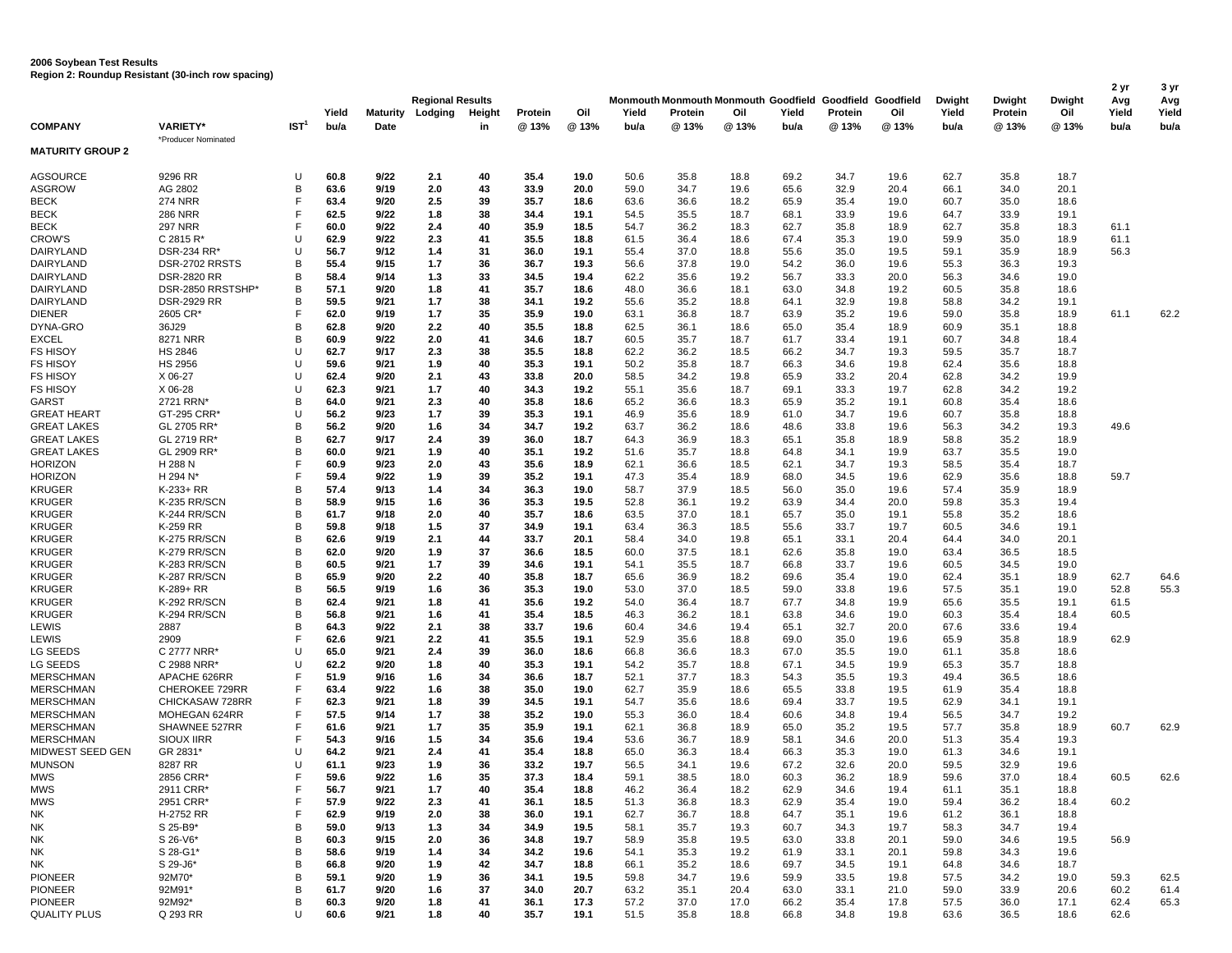|                         |                                        |                  |               |                  | <b>Regional Results</b> |              |                  | Oil         |               |                 | Monmouth Monmouth Monmouth Goodfield Goodfield Goodfield | Yield      |                 |              | <b>Dwight</b> | Dwight           | <b>Dwight</b><br>Oil | 2 yr<br>Avg<br>Yield | 3 yr<br>Avg   |
|-------------------------|----------------------------------------|------------------|---------------|------------------|-------------------------|--------------|------------------|-------------|---------------|-----------------|----------------------------------------------------------|------------|-----------------|--------------|---------------|------------------|----------------------|----------------------|---------------|
| <b>COMPANY</b>          | <b>VARIETY*</b>                        | IST <sup>1</sup> | Yield<br>bu/a | Maturity<br>Date | Lodging                 | Height<br>in | Protein<br>@ 13% | @ 13%       | Yield<br>bu/a | Protein<br>@13% | Oil<br>@13%                                              | bu/a       | Protein<br>@13% | Oil<br>@ 13% | Yield<br>bu/a | Protein<br>@ 13% | @ 13%                | bu/a                 | Yield<br>bu/a |
|                         | *Producer Nominated                    |                  |               |                  |                         |              |                  |             |               |                 |                                                          |            |                 |              |               |                  |                      |                      |               |
| <b>SIEBEN</b>           | <b>2807 NRR</b>                        | U                | 61.1          | 9/22             | 1.7                     | 35           | 33.3             | 19.7        | 52.0          | 33.9            | 19.6                                                     | 70.2       | 32.5            | 20.1         | 61.2          | 33.5             | 19.3                 |                      |               |
| <b>SIEBEN</b>           | 2905 NRR                               | U                | 60.5          | 9/20             | 1.9                     | 40           | 35.5             | 19.1        | 51.4          | 36.1            | 18.7                                                     | 65.0       | 34.9            | 19.6         | 65.1          | 35.4             | 19.0                 | 61.6                 |               |
| <b>STINE</b>            | 2688-4*                                | U                | 53.2          | 9/15             | 1.5                     | 35           | 36.1             | 18.9        | 55.5          | 36.8            | 18.5                                                     | 55.3       | 34.8            | 19.6         | 48.7          | 36.5             | 18.7                 |                      |               |
| <b>STINE</b>            | 2702-4                                 | U                | 61.3          | 9/20             | 1.7                     | 34           | 36.1             | 19.1        | 62.4          | 37.0            | 18.9                                                     | 65.9       | 35.0            | 19.6         | 55.7          | 36.2             | 18.8                 | 60.0                 | 61.8          |
| <b>STINE</b>            | 2783-4*                                | U                | 55.8          | 9/18             | 1.4                     | 35           | 35.4             | 19.6        | 55.7          | 36.7            | 19.2                                                     | 57.5       | 34.5            | 20.0         | 54.1          | 34.9             | 19.6                 | 55.8                 | 57.6          |
| <b>TRISOY</b>           | 2940 RR(CN)                            | U                | 59.6          | 9/21             | 2.3                     | 40           | 36.0             | 18.6        | 56.0          | 36.5            | 18.5                                                     | 62.8       | 35.5            | 18.9         | 60.1          | 35.9             | 18.5                 | 60.1                 |               |
| <b>TRISOY</b>           | 2952 RR(CN)                            | U                | 60.0          | 9/21             | 1.8                     | 41           | 35.3             | 19.0        | 51.5          | 35.7            | 18.7                                                     | 67.3       | 34.3            | 19.8         | 61.2          | 36.0             | 18.5                 | 61.1                 |               |
| <b>WILKEN</b>           | W 2319 RR                              | B                | 52.3          | 9/11             | 1.7                     | 34           | 36.2             | 19.0        | 51.0          | 37.7            | 18.5                                                     | 54.2       | 35.2            | 19.6         | 51.7          | 35.9             | 19.0                 | 52.1                 | 55.0          |
| <b>WILKEN</b>           | <b>W 2320 NRR</b>                      | B                | 58.4          | 9/11             | 1.4                     | 33           | 34.9             | 19.8        | 57.2          | 36.2            | 19.4                                                     | 62.2       | 34.2            | 20.2         | 56.0          | 34.2             | 19.8                 |                      |               |
| <b>WILKEN</b>           | <b>W 2322 NRR</b>                      | B                | 58.4          | 9/14             | 1.5                     | 31           | 37.0             | 18.8        | 57.7          | 37.8            | 18.4                                                     | 58.6       | 36.5            | 19.3         | 58.8          | 36.6             | 18.7                 |                      |               |
| <b>WILKEN</b>           | <b>W 2341 NRR</b>                      | B                | 57.7          | 9/13             | 1.3                     | 32           | 36.1             | 19.0        | 59.8          | 37.7            | 18.3                                                     | 57.6       | 34.7            | 19.7         | 55.7          | 36.0             | 18.9                 | 54.2                 | 57.5          |
| <b>WILKEN</b>           | W 2541 NRR*                            | B                | 59.3          | 9/18             | 1.6                     | 34           | 34.8             | 19.0        | 62.1          | 35.4            | 18.8                                                     | 58.9       | 33.9            | 19.4         | 56.8          | 35.0             | 18.8                 | 58.1                 | 59.5          |
| <b>WILKEN</b>           | <b>W 2655 NRR</b>                      | B                | 61.1          | 9/15             | 2.1                     | 39           | 35.4             | 18.8        | 61.3          | 36.6            | 18.3                                                     | 65.0       | 34.7            | 19.3         | 56.9          | 34.9             | 18.9                 |                      |               |
| <b>WILKEN</b>           | W 2671 NRR'                            | B                | 60.6          | 9/19             | 1.7                     | 38           | 37.0             | 18.5        | 61.9          | 37.9            | 18.2                                                     | 64.7       | 36.3            | 18.8         | 55.3          | 36.7             | 18.4                 | 60.5                 | 62.8          |
| <b>WILKEN</b>           | W 2763 RR                              | B                | 58.8          | 9/15             | 2.0                     | 38           | 35.0             | 19.3        | 63.1          | 36.3            | 18.9                                                     | 57.4       | 33.6            | 19.8         | 55.8          | 35.2             | 19.3                 | 56.4                 |               |
| <b>WILKEN</b>           | <b>W 2765 NRR</b>                      | B                | 62.9          | 9/17             | 1.7                     | 35           | 35.9             | 19.2        | 66.8          | 36.8            | 18.8                                                     | 64.1       | 35.0            | 19.7         | 57.9          | 36.0             | 19.0                 | 61.3                 | 62.2          |
| <b>WILKEN</b>           | <b>W 2792 NRR</b>                      | B                | 63.9          | 9/21             | 2.2                     | 41           | 35.3             | 18.9        | 66.2          | 36.4            | 18.2                                                     | 65.6       | 34.7            | 19.4         | 60.0          | 34.6             | 19.0                 | 62.8                 |               |
| <b>WILKEN</b>           | W 2871 NRR                             | B                | 62.3          | 9/19             | 1.9                     | 44           | 33.9             | 20.0        | 58.1          | 34.7            | 19.6                                                     | 63.7       | 33.2            | 20.4         | 65.2          | 33.7             | 20.1                 |                      |               |
| <b>WILKEN</b>           | <b>W 2881 NRR</b>                      | B                | 61.2          | 9/22             | 1.8                     | 40           | 34.6             | 19.0        | 53.9          | 35.8            | 18.5                                                     | 67.5       | 33.6            | 19.5         | 62.2          | 34.3             | 19.0                 |                      |               |
| <b>WILKEN</b>           | <b>W 2999 NRR</b>                      | B                | 61.2          | 9/21             | 2.1                     | 41           | 35.6             | 19.1        | 54.2          | 36.1            | 18.8                                                     | 65.2       | 35.3            | 19.4         | 64.1          | 35.5             | 18.9                 | 61.8                 |               |
| <b>WILLCROSS</b>        | RR 2287 N                              | R                | 62.6          | 9/23             | 2.0                     | 44           | 35.5             | 18.9        | 67.7          | 36.1            | 18.8                                                     | 64.4       | 35.0            | 19.2         | 55.9          | 35.4             | 18.8                 |                      |               |
|                         |                                        |                  |               |                  |                         |              |                  |             |               |                 |                                                          |            |                 |              |               |                  |                      |                      |               |
|                         | AVERAGE                                |                  | 60.1          | 9/19             | 1.8                     | 38<br>-1     | 35.4             | 19.0        | 57.5          | 36.2            | 18.7                                                     | 63.2       | 34.6            | 19.5         | 59.6          | 35.3             | 18.9                 | 59.3                 | 60.9          |
|                         | L.S.D. 25% LEVEL<br>COEFF. OF VAR. (%) |                  | 3.9<br>12.1   |                  | 0.2<br>17.7             | 6            | 0.38<br>2.0      | 0.17<br>1.6 | 3.9<br>7.2    | 0.4<br>1.1      | 0.2<br>1.1                                               | 3.0<br>5.0 | 0.5<br>1.4      | 0.2<br>1.0   | 3.3<br>5.8    | 0.4<br>1.2       | 0.2<br>1.1           |                      |               |
| <b>MATURITY GROUP 3</b> |                                        |                  |               |                  |                         |              |                  |             |               |                 |                                                          |            |                 |              |               |                  |                      |                      |               |
| <b>AGSOURCE</b>         | 9331 RR*                               | U                | 51.4          | 9/27             | 1.6                     | 43           | 35.7             | 18.1        | 46.2          | 36.1            | 18.0                                                     | 57.4       | 35.0            | 18.6         | 50.5          | 36.1             | 17.8                 |                      |               |
| <b>AGSOURCE</b>         | 9354 RR'                               | U                | 60.2          | 9/30             | 1.9                     | 42           | 36.4             | 17.8        | 61.7          | 36.4            | 17.9                                                     | 64.8       | 35.7            | 18.2         | 54.2          | 37.0             | 17.5                 | 62.5                 |               |
| <b>AGVENTURE</b>        | AV 34J1 NRR*                           | U                | 65.1          | 9/29             | 2.0                     | 39           | 35.6             | 18.9        | 66.8          | 36.1            | 18.8                                                     | 67.4       | 34.8            | 19.4         | 61.1          | 35.8             | 18.5                 | 64.8                 | 66.5          |
| <b>AGVENTURE</b>        | AV 35D8 NRR*                           | U                | 56.7          | 9/30             | $2.2\,$                 | 45           | 36.7             | 17.9        | 52.0          | 37.4            | 17.6                                                     | 62.1       | 35.5            | 18.4         | 56.1          | 37.1             | 17.7                 |                      |               |
| <b>ASGROW</b>           | AG 3006                                | B                | 58.8          | 9/23             | 2.2                     | 43           | 35.1             | 18.7        | 55.2          | 35.6            | 18.4                                                     | 63.8       | 34.7            | 19.1         | 57.5          | 34.9             | 18.6                 | 60.9                 |               |
| <b>ASGROW</b>           | AG 3101                                | B                | 62.1          | 9/25             | 1.7                     | 45           | 37.5             | 17.2        | 59.2          | 37.7            | 16.9                                                     | 66.1       | 37.0            | 17.7         | 60.9          | 37.7             | 17.0                 | 64.6                 | 65.3          |
| <b>ASGROW</b>           | AG 3203                                | B                | 61.1          | 9/25             | 1.6                     | 40           | 36.0             | 18.2        | 55.2          | 36.6            | 17.7                                                     | 66.2       | 35.0            | 18.9         | 61.8          | 36.5             | 18.2                 | 62.3                 |               |
| <b>ASGROW</b>           | AG 3602                                | B                | 63.3          | 9/29             | 1.8                     | 43           | 36.8             | 16.8        | 62.2          | 37.5            | 16.5                                                     | 68.1       | 36.1            | 17.2         | 59.7          | 36.9             | 16.8                 | 63.8                 | 66.9          |
| <b>BECK</b>             | <b>321 NRR</b>                         | F                | 66.1          | 9/27             | 2.1                     | 38           | 35.1             | 19.3        | 68.0          | 35.9            | 19.0                                                     | 70.7       | 34.3            | 19.9         | 59.6          | 35.0             | 19.0                 | 65.8                 |               |
| <b>BECK</b>             | 323 RR*                                | F                | 58.1          | 9/23             | 1.8                     | 40           | 35.7             | 19.3        | 54.0          | 36.5            | 18.8                                                     | 63.6       | 34.6            | 20.0         | 56.6          | 35.9             | 19.1                 | 59.3                 | 63.0          |
| <b>BECK</b>             | 342 NRR                                | F                | 62.9          | 9/28             | 1.7                     | 41           | 33.8             | 18.5        | 58.8          | 34.3            | 18.4                                                     | 69.1       | 32.6            | 19.1         | 60.7          | 34.7             | 17.9                 |                      |               |
| <b>CROW'S</b>           | $C$ 3015 R <sup>*</sup>                | U                | 55.3          | 9/24             | 1.8                     | 40           | 36.2             | 18.3        | 49.4          | 36.6            | 18.1                                                     | 58.5       | 35.9            | 18.7         | 58.0          | 36.1             | 18.1                 |                      |               |
| <b>CROW'S</b>           | C 3618 R*                              | U                | 61.3          | 9/30             | 1.8                     | 44           | 37.6             | 16.7        | 59.0          | 37.8            | 16.5                                                     | 68.0       | 36.7            | 17.3         | 56.9          | 38.4             | 16.2                 |                      |               |
| DAIRYLAND               | DSR-3000 RRSTS                         | B                | 52.3          | 9/25             | 1.7                     | 39           | 37.0             | 18.4        | 52.3          | 37.4            | 18.2                                                     | 52.1       | 36.4            | 18.9         | 52.5          | 37.1             | 18.2                 | 54.9                 | 57.6          |
| DAIRYLAND               | DSR-3003 RRSTS                         | B                | 58.4          | 9/23             | 2.0                     | 42           | 36.1             | 18.6        | 57.3          | 37.0            | 18.3                                                     | 61.3       | 34.8            | 19.3         | 56.6          | 36.5             | 18.2                 |                      |               |
| <b>DAIRYLAND</b>        | DSR-301 RR*                            | B                | 54.5          | 9/28             | 1.9                     | 47           | 35.3             | 18.7        | 49.6          | 35.6            | 18.7                                                     | 58.0       | 34.7            | 19.1         | 55.9          | 35.6             | 18.3                 | 59.7                 | 61.5          |
| <b>DAIRYLAND</b>        | <b>DSR-3130 RR</b>                     | B                | 58.9          | 9/25             | 2.0                     | 44           | 35.0             | 18.9        | 58.2          | 35.6            | 18.6                                                     | 59.8       | 34.2            | 19.2         | 58.6          | 35.2             | 18.8                 |                      |               |
| DAIRYLAND               | <b>DSR-3400 RR</b>                     | B                | 57.7          | 9/26             | 2.3                     | 49           | 34.0             | 18.5        | 60.8          | 35.0            | 18.3                                                     | 60.2       | 33.2            | 19.0         | 52.1          | 33.7             | 18.2                 |                      |               |
| DAIRYLAND               | DSR-3500 RR*                           | B                | 57.2          | 10/1             | 2.3                     | 45           | 36.4             | 18.0        | 49.7          | 37.2            | 17.7                                                     | 61.7       | 35.3            | 18.4         | 60.1          | 36.6             | 17.8                 |                      |               |
| <b>DAIRYLAND</b>        | <b>DSR-3603 RR</b>                     | B                | 59.9          | 9/28             | 2.2                     | 44           | 37.1             | 18.4        | 58.8          | 38.0            | 18.1                                                     | 62.2       | 36.2            | 18.8         | 58.8          | 37.1             | 18.3                 |                      |               |
| DAIRYLAND               | DSR-3801 RRSTS'                        | B                | 56.9          | 10/1             | 2.6                     | 45           | 35.5             | 17.9        | 53.8          | 35.7            | 17.9                                                     | 58.1       | 34.8            | 18.4         | 58.7          | 36.1             | 17.6                 | 60.4                 |               |
| <b>DIENER</b>           | 3120 CR                                | F                | 64.2          | 9/25             | 2.0                     | 39           | 35.9             | 19.6        | 63.5          | 36.8            | 19.2                                                     | 67.6       | 34.8            | 20.3         | 61.5          | 35.9             | 19.3                 |                      |               |
| <b>DIENER</b>           | 3130 RR*                               | F                | 58.5          | 9/25             | 1.9                     | 42           | 34.5             | 19.0        | 62.1          | 34.8            | 18.8                                                     | 60.4       | 33.7            | 19.6         | 53.0          | 35.1             | 18.6                 | 57.1                 |               |
| <b>DIENER</b>           | 3205 CR                                | F                | 59.7          | 9/27             | 1.8                     | 43           | 36.8             | 17.4        | 60.2          | 36.9            | 17.4                                                     | 65.8       | 36.1            | 17.9         | 53.0          | 37.4             | 16.9                 | 61.4                 |               |
| <b>DIENER</b>           | 3300 CR                                | F                | 57.3          | 9/30             | 1.9                     | 40           | 36.8             | 17.2        | 49.5          | 37.1            | 17.0                                                     | 63.9       | 35.9            | 17.7         | 58.6          | 37.5             | 16.8                 | 60.1                 |               |
| <b>DIENER</b>           | 3405 CR                                | F                | 62.9          | 9/29             | 2.1                     | 39           | 35.5             | 18.8        | 62.8          | 36.1            | 18.7                                                     | 65.7       | 35.2            | 19.2         | 60.2          | 35.4             | 18.6                 | 64.0                 |               |
| DYNA-GRO                | 35D33                                  | В                | 60.1          | 9/29             | 2.0                     | 43           | 36.9             | 17.4        | 62.5          | 37.1            | 17.5                                                     | 63.3       | 36.4            | 17.7         | 54.5          | 37.4             | 17.0                 | 62.3                 |               |
| DYNA-GRO                | SX06530                                | B                | 56.9          | 9/24             | 1.4                     | 38           | 35.4             | 18.2        | 58.8          | 36.5            | 17.7                                                     | 56.4       | 34.3            | 18.8         | 55.6          | 35.3             | 18.1                 |                      |               |
| <b>EXCEL</b>            | 8308 NRR                               | B                | 61.2          | 9/25             | 2.1                     | 43           | 34.9             | 18.9        | 61.2          | 35.2            | 18.9                                                     | 60.6       | 33.7            | 19.4         | 62.0          | 35.9             | 18.4                 |                      |               |
| <b>EXCEL</b>            | <b>8322 NNRR</b>                       | В                | 59.2          | 9/29             | 2.3                     | 43           | 36.5             | 17.8        | 57.3          | 37.1            | 17.5                                                     | 62.1       | 35.7            | 18.2         | 58.2          | 36.7             | 17.5                 |                      |               |
| EXCEL                   | 8343 NRR                               | В                | 58.6          | 9/27             | 2.0                     | 44           | 36.9             | 17.0        | 55.7          | 37.4            | 16.6                                                     | 63.9       | 35.6            | 17.7         | 56.4          | 37.7             | 16.7                 | 60.4                 | 62.6          |
| <b>FS HISOY</b>         | HS 3156                                | U                | 61.5          | 9/26             | 2.0                     | 40           | 35.8             | 19.6        | 61.7          | 36.7            | 19.2                                                     | 65.7       | 35.0            | 20.1         | 57.2          | 35.6             | 19.5                 |                      |               |
| <b>FS HISOY</b>         | HS 3266                                | U                | 64.6          | 9/28             | 1.9                     | 39           | 35.4             | 19.1        | 66.6          | 36.0            | 18.8                                                     | 67.7       | 34.7            | 19.6         | 59.6          | 35.5             | 18.7                 |                      |               |
| <b>FS HISOY</b>         | <b>HS 3536</b>                         | U                | 63.8          | 9/29             | 2.0                     | 39           | 35.5             | 18.8        | 61.9          | 36.4            | 18.5                                                     | 68.0       | 34.5            | 19.5         | 61.4          | 35.6             | 18.6                 | 64.0                 | 65.8          |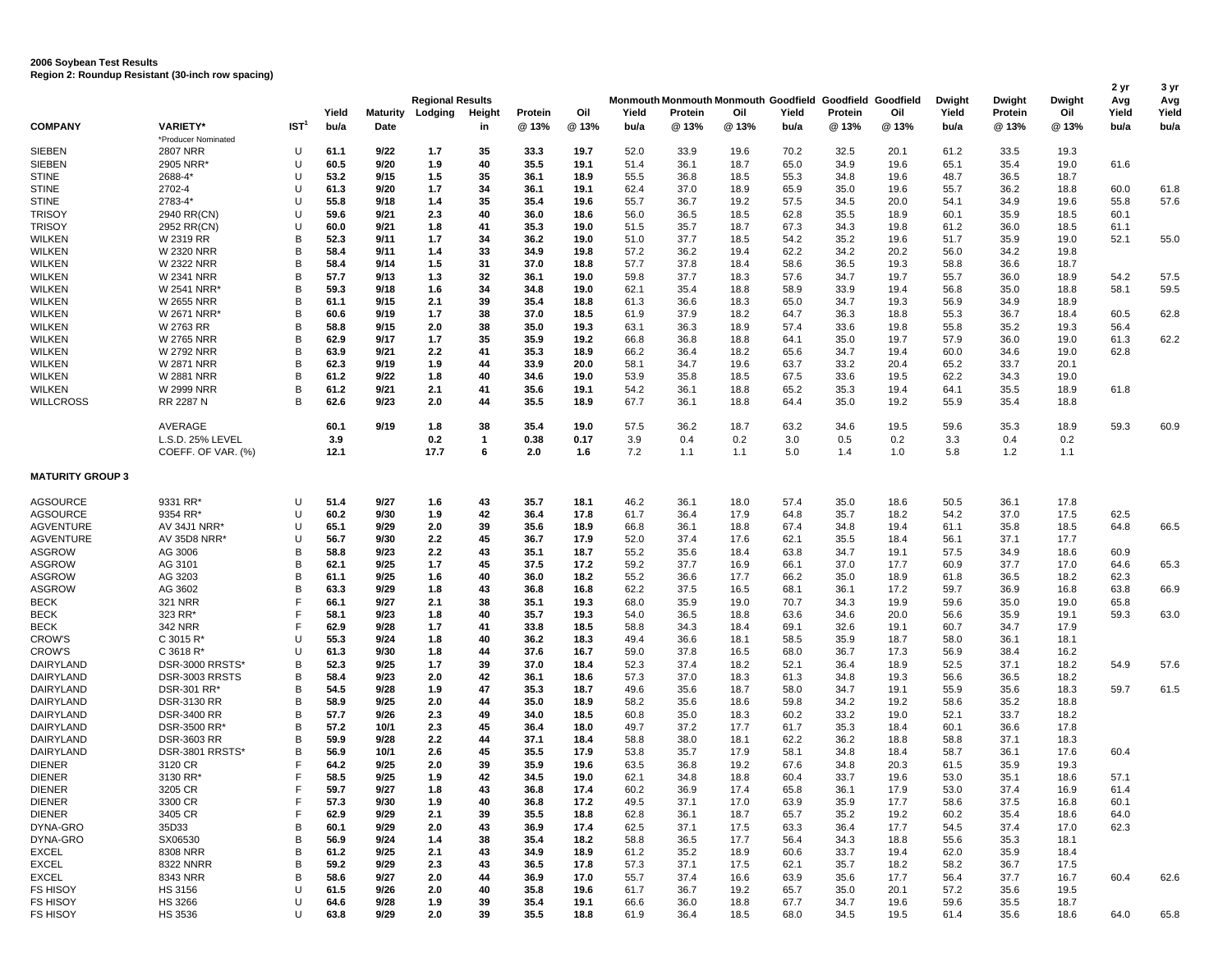|                            |                       |                  | Yield        | Maturity     | <b>Regional Results</b><br>Lodging | Height   | Protein      | Oil          | Yield        | Monmouth Monmouth Monmouth Goodfield Goodfield Goodfield<br>Protein | Oil          | Yield        | Protein      | Oil          | Dwight<br>Yield | Dwight<br>Protein | Dwight<br>Oil | 2 yr<br>Avg<br>Yield | 3 yr<br>Avg<br>Yield |
|----------------------------|-----------------------|------------------|--------------|--------------|------------------------------------|----------|--------------|--------------|--------------|---------------------------------------------------------------------|--------------|--------------|--------------|--------------|-----------------|-------------------|---------------|----------------------|----------------------|
| COMPANY                    | <b>VARIETY*</b>       | IST <sup>1</sup> | bu/a         | Date         |                                    |          | @ 13%        | @ 13%        | bu/a         | @13%                                                                | @ 13%        | bu/a         | @ 13%        | @13%         | bu/a            | @ 13%             | @ 13%         | bu/a                 | bu/a                 |
|                            | *Producer Nominated   |                  |              |              |                                    | in       |              |              |              |                                                                     |              |              |              |              |                 |                   |               |                      |                      |
| FS HISOY                   | X 06-34               | U                | 64.0         | 9/29         | 1.7                                | 43       | 33.8         | 18.5         | 60.7         | 34.5                                                                | 18.2         | 70.3         | 32.5         | 19.3         | 61.0            | 34.3              | 18.1          |                      |                      |
| FS HISOY                   | X 06-36               | U                | 58.9         | 9/29         | 1.7                                | 41       | 36.5         | 17.5         | 49.5         | 36.6                                                                | 17.4         | 64.9         | 35.6         | 18.1         | 62.2            | 37.1              | 17.2          |                      |                      |
| GARST                      | 3512 RRN*             | U                | 64.1         | 9/29         | 2.0                                | 40       | 35.5         | 18.9         | 64.3         | 36.1                                                                | 18.7         | 67.8         | 35.1         | 19.4         | 60.3            | 35.2              | 18.6          |                      |                      |
| GARST                      | 3624 RRN'             | в                | 60.8         | 9/29         | 1.8                                | 41       | 36.5         | 17.8         | 60.5         | 37.1                                                                | 17.7         | 64.4         | 35.8         | 18.1         | 57.3            | 36.5              | 17.6          | 63.3                 |                      |
| GREAT HEART                | GT-345 CRR'           |                  | 61.4         | 9/30         | 2.0                                | 39       | 35.3         | 18.9         | 59.9         | 35.5                                                                | 18.9         | 64.9         | 34.9         | 19.2         | 59.3            | 35.3              | 18.6          | 62.1                 | 64.6                 |
| <b>GREAT HEART</b>         | GT-360 CRR*           | $\mathsf{U}$     | 60.7         | 9/30         | 1.9                                | 41       | 36.5         | 17.8         | 63.4         | 36.8                                                                | 17.8         | 63.6         | 35.6         | 18.3         | 55.1            | 37.2              | 17.3          |                      |                      |
| HELENA                     | 3114                  |                  | 56.9         | 9/24         | 2.2                                | 42       | 34.5         | 19.1         | 60.3         | 35.3                                                                | 18.8         | 56.6         | 33.5         | 19.7         | 53.8            | 34.6              | 18.8          |                      |                      |
| HELENA                     | 3576                  |                  | 56.0         | 10/1         | 2.0                                | 40       | 36.6         | 17.2         | 46.1         | 37.0                                                                | 16.8         | 65.1         | 35.9         | 17.8         | 56.8            | 36.8              | 17.0          |                      |                      |
| HELENA                     | 3676                  |                  | 59.3         | 10/2         | 2.1                                | 48       | 35.5         | 18.1         | 60.2         | 35.9                                                                | 18.0         | 61.9         | 34.5         | 18.5         | 55.8            | 36.2              | 17.8          |                      |                      |
| <b>HORIZON</b>             | H 303 N*              |                  | 59.5         | 9/25         | 1.8                                | 39       | 35.6         | 19.6         | 54.7         | 36.3                                                                | 19.4         | 66.5         | 34.5         | 20.3         | 57.4            | 35.9              | 19.3          | 60.7                 |                      |
| <b>HORIZON</b>             | H 333 N*              |                  | 58.2         | 9/28         | 1.9                                | 43       | 36.6         | 17.4         | 56.3         | 36.7                                                                | 17.5         | 64.1         | 35.6         | 17.9         | 54.3            | 37.4              | 16.8          | 61.6                 | 64.4                 |
| <b>HORIZON</b>             | H 340 N               |                  | 63.3         | 9/29         | 1.8                                | 42       | 33.9         | 18.5         | 59.0         | 34.3                                                                | 18.6         | 71.1         | 32.8         | 19.1         | 59.9            | 34.5              | 18.0          |                      |                      |
| <b>HORIZON</b>             | H 352 N*              |                  | 58.7         | 9/30         | 1.7                                | 39       | 35.2         | 18.9         | 56.3         | 35.3                                                                | 18.8         | 64.2         | 34.7         | 19.4         | 55.7            | 35.7              | 18.5          | 61.5                 | 64.2                 |
| <b>HORIZON</b>             | H 363 N               |                  | 57.5         | 9/28         | 1.6                                | 42       | 36.7         | 17.5         | 47.2         | 37.0                                                                | 17.2         | 64.2         | 35.9         | 18.0         | 61.0            | 37.3              | 17.2          |                      |                      |
| HORIZON                    | H 374 N               |                  | 60.7         | 10/1         | 1.8                                | 41       | 36.5         | 17.7         | 59.2         | 36.6                                                                | 17.8         | 67.2         | 35.8         | 18.2         | 55.6            | 37.1              | 17.2          | 62.3                 | 64.4                 |
| <b>HORIZON</b>             | H 378 N               |                  | 65.6         | 9/30         | 1.7                                | 43       | 35.6         | 19.0         | 67.2         | 35.7                                                                | 19.0         | 64.9         | 35.0         | 19.4         | 64.8            | 36.0              | 18.7          |                      |                      |
| KALTENBERG                 | <b>KB 337 RR</b>      |                  | 64.1         | 9/28         | 1.8                                | 43       | 33.6         | 18.6         | 62.4         | 34.2                                                                | 18.5         | 68.2         | 32.5         | 19.2         | 61.7            | 34.2              | 18.2          |                      |                      |
| KRUGER                     | K-315 RR/SCN          | B                | 56.7         | 9/24         | 1.9                                | 45       | 34.9         | 18.5         | 48.8         | 35.2                                                                | 18.3         | 63.0         | 34.6         | 18.8         | 58.5            | 35.1              | 18.5          |                      |                      |
| KRUGER                     | K-316 RR/SCN          | в                | 65.6         | 9/24         | 1.4                                | 38       | 36.1         | 18.9         | 68.7         | 36.5                                                                | 18.7         | 66.9         | 35.8         | 19.3         | 61.2            | 36.0              | 18.6          |                      |                      |
| <b>KRUGER</b>              | K-328 RR              | B                | 59.5         | 9/23         | 2.1                                | 43       | 34.9         | 19.0         | 63.4         | 36.2                                                                | 18.5         | 58.1         | 33.3         | 19.7         | 57.0            | 35.0              | 18.8          | 57.0                 | 60.0                 |
| KRUGER                     | K-333 RR/SCN          | B                | 64.2         | 9/28         | 1.7                                | 40       | 35.5         | 19.2         | 63.1         | 36.1                                                                | 18.8         | 69.7         | 34.9         | 19.8         | 59.7            | 35.4              | 18.9          | 65.0                 |                      |
| KRUGER                     | K-340 RR/SCN          | в                | 60.8         | 9/28         | 1.8                                | 40       | 35.1         | 19.0         | 61.5         | 35.5                                                                | 18.8         | 63.1         | 34.7         | 19.4         | 58.0            | 35.1              | 18.7          | 63.4                 |                      |
| KRUGER                     | K-341 RR/SCN*         | B                | 59.4         | 9/26         | 1.5                                | 39       | 35.8         | 18.6         | 54.1         | 36.7                                                                | 18.0         | 62.7         | 34.8         | 19.2         | 61.4            | 36.0              | 18.5          | 61.3                 |                      |
| KRUGER                     | K-342 RR/SCN          | B                | 61.1         | 9/24         | 1.8                                | 44       | 36.1         | 19.1         | 55.8         | 37.0                                                                | 18.6         | 64.7         | 34.9         | 19.8         | 63.0            | 36.3              | 18.9          |                      |                      |
| KRUGER                     | K-355 RR/SCN          | в                | 64.6         | 9/30         | 1.9                                | 41       | 35.5         | 18.8         | 64.2         | 35.7                                                                | 18.6         | 66.9         | 35.2         | 19.3         | 62.8            | 35.7              | 18.5          | 65.6                 | 67.1                 |
| KRUGER                     | K-363 RR/SCN          | B                | 60.6         | 9/29         | 1.6                                | 42       | 35.1         | 18.1         | 62.5         | 35.0                                                                | 18.2         | 61.8         | 34.4         | 18.5         | 57.5            | 35.9              | 17.7          |                      |                      |
| KRUGER                     | K-382 RR/SCN          | B                | 64.7         | 9/28         | 1.6                                | 43       | 35.8         | 19.0         | 64.7         | 36.1                                                                | 19.0         | 65.5         | 35.0         | 19.6         | 63.8            | 36.4              | 18.5          |                      |                      |
| <b>KRUGER</b>              | K-389 RR/SCN          | B                | 65.5         | 10/1         | 1.6                                | 43       | 34.6         | 18.3         | 65.0         | 35.2                                                                | 18.2         | 66.7         | 33.4         | 18.7         | 64.9            | 35.1              | 17.9          |                      |                      |
| KRUGER                     | K-399 RR/SCN          | B                | 56.0         | 10/1         | 2.3                                | 44       | 35.4         | 17.9         | 60.7         | 35.2                                                                | 18.0         | 56.3         | 34.4         | 18.4         | 51.1            | 36.6              | 17.3          |                      |                      |
| LEWIS                      | 3192                  |                  | 62.7         | 9/28         | 2.0                                | 40       | 35.0         | 19.2         | 62.0         | 36.0                                                                | 18.7         | 68.2         | 34.3         | 19.8         | 57.9            | 34.8              | 19.0          | 63.1                 |                      |
| LG SEEDS                   | C 3031 RR*            | F                | 57.1         | 9/24         | 1.9                                | 41       | 34.5         | 19.1         | 55.5         | 35.5                                                                | 18.7         | 60.6         | 33.4         | 19.6         | 55.3            | 34.6              | 18.9          |                      |                      |
| LG SEEDS                   | C 3232 NRR            | U                | 57.5         | 9/25         | 2.0                                | 43       | 34.8         | 18.6         | 48.7         | 35.5                                                                | 18.1         | 66.7         | 34.1         | 19.0         | 57.1            | 34.8              | 18.6          |                      |                      |
| <b>MAVRICK</b>             | 3344 RR'              |                  | 64.1         | 9/29         | 2.0                                | 41       | 35.5         | 18.8         | 65.9         | 36.2                                                                | 18.5         | 66.6         | 35.1         | 19.3         | 59.8            | 35.3              | 18.6          | 64.0                 |                      |
| <b>MAVRICK</b>             | 5354 RR*              | U                | 56.3         | 9/30         | 1.7                                | 41       | 36.7         | 17.1         | 47.8         | 36.7                                                                | 16.9         | 62.2         | 36.0         | 17.4         | 59.0            | 37.3              | 16.9          |                      |                      |
| MERSCHMAN                  | COOLIDGE 734RR        |                  | 64.7         | 9/30         | 2.0                                | 40       | 35.3         | 18.9         | 63.9         | 35.9                                                                | 18.8         | 71.3         | 34.5         | 19.5         | 58.9            | 35.4              | 18.5          |                      |                      |
| <b>MERSCHMAN</b>           | <b>GRANT IIIRR'</b>   |                  | 62.2         | 9/30         | 2.1                                | 40       | 35.1         | 19.0         | 63.2         | 35.5                                                                | 19.0         | 67.4         | 34.5         | 19.4         | 56.0            | 35.3              | 18.7          | 63.8                 | 66.1                 |
| <b>MERSCHMAN</b>           | HOOVER 730RR          | F                | 60.8         | 9/22         | 1.5                                | 38       | 35.7         | 18.2         | 61.1         | 36.4                                                                | 17.9         | 63.4         | 34.6         | 18.9         | 57.8            | 36.1              | 17.7          |                      |                      |
| <b>MERSCHMAN</b>           | JEFFERSON 630RR       |                  | 56.7         | 9/24         | 1.6                                | 42       | 35.2         | 18.8         | 47.1         | 34.8                                                                | 18.7         | 64.9         | 34.6         | 19.5         | 58.1            | 36.3              | 18.4          | 59.8                 |                      |
| <b>MERSCHMAN</b>           | KENNEDY 538RR*        |                  | 59.2         | 9/30         | 1.4                                | 40       | 35.7         | 18.6         | 52.8         | 35.9                                                                | 18.4         | 66.6         | 34.6         | 19.1         | 58.1            | 36.6              | 18.3          | 59.9                 | 63.1                 |
| <b>MERSCHMAN</b>           | MONROE 735RR          | F                | 62.8         | 10/1         | 1.5                                | 42       | 34.9         | 18.2         | 60.8         | 34.9                                                                | 18.2         | 68.0         | 34.1         | 18.6         | 59.7            | 35.7              | 17.8          |                      |                      |
| <b>MERSCHMAN</b>           | NORFOLK 741RR         |                  | 60.7         | 10/3         | 1.8                                | 42       | 34.7         | 18.4         | 58.7         | 34.3                                                                | 18.5         | 67.8         | 34.5         | 18.8         | 55.6            | 35.3              | 18.0          |                      |                      |
| <b>MERSCHMAN</b>           | ROOSEVELT 737RR       | F<br>F           | 62.7         | 9/29         | 1.6                                | 42       | 35.8         | 18.8         | 59.2         | 36.1                                                                | 18.8         | 65.9         | 34.9         | 19.5         | 63.0            | 36.5              | 18.3          |                      |                      |
| <b>MERSCHMAN</b>           | TRUMAN 636RR          |                  | 56.7         | 9/30         | 1.6                                | 42       | 34.2         | 18.7         | 48.8         | 34.4                                                                | 18.6         | 64.5         | 33.1         | 19.2         | 56.8            | 35.1              | 18.3          | 58.1                 |                      |
| <b>MERSCHMAN</b>           | <b>WASHINGTON 9RR</b> |                  | 59.1         | 10/1         | 1.9                                | 40       | 35.1         | 18.9         | 50.3         | 35.3                                                                | 18.9         | 68.6         | 34.6         | 19.3         | 58.5            | 35.4              | 18.6          | 60.6                 | 63.5                 |
| MIDWEST SEED GEN           | GR 3031               | $\mathsf{U}$     | 57.2         | 9/24         | 2.1                                | 41       | 36.3         | 18.2         | 51.3         | 36.4                                                                | 18.1         | 62.3         | 36.1         | 18.6         | 58.0            | 36.3              | 18.1          |                      |                      |
| MIDWEST SEED GEN           | GR 3102               | U                | 60.3<br>61.5 | 9/23<br>9/27 | 2.0<br>2.0                         | 41<br>44 | 34.4<br>36.9 | 19.1<br>17.4 | 63.7         | 35.2                                                                | 18.9         | 61.8         | 33.3         | 19.7         | 55.3            | 34.8              | 18.8          |                      |                      |
| MIDWEST SEED GEN           | GR 3333<br>GR 3533    |                  | 63.2         | 9/28         |                                    | 39       |              |              | 65.0         | 37.2                                                                | 17.3         | 63.3         | 36.7         | 17.6         | 56.2            | 36.7              | 17.4          |                      |                      |
| MIDWEST SEED GEN<br>MUNSON | 8357 RR               |                  | 60.1         | 9/29         | 1.9<br>1.8                         | 41       | 35.4<br>34.1 | 18.9<br>18.5 | 64.7<br>54.6 | 36.2<br>34.2                                                        | 18.5<br>18.5 | 67.6<br>66.0 | 34.5<br>33.2 | 19.5         | 57.2<br>59.6    | 35.4<br>34.7      | 18.7          | 63.0                 |                      |
| <b>MUNSON</b>              | 8377 RR               | U                | 64.8         | 9/30         | 1.7                                | 42       | 35.5         | 19.0         | 62.4         | 35.6                                                                | 19.0         | 69.2         | 34.7         | 18.9<br>19.5 | 62.7            | 36.2              | 18.3<br>18.5  |                      |                      |
| <b>MWS</b>                 | 3128 CRR'             |                  | 60.5         | 9/27         | 1.9                                | 40       | 35.8         | 19.7         | 61.5         | 36.3                                                                | 19.5         | 65.1         | 34.9         |              | 54.7            | 36.1              | 19.3          |                      |                      |
| <b>MWS</b>                 | 3412 CRR*             | F                | 57.0         | 9/29         | 2.3                                | 44       | 36.4         | 18.0         | 54.9         | 36.7                                                                | 17.9         | 61.1         | 35.6         | 20.1<br>18.3 | 54.9            | 36.7              | 17.7          |                      |                      |
| MWS                        | 3520 CRR*             |                  | 61.9         | 9/30         | 2.1                                |          | 35.4         | 18.8         |              | 36.0                                                                | 18.6         | 66.2         |              | 19.3         | 57.0            |                   |               |                      |                      |
| <b>MYCOGEN</b>             | ATLAS 5N351 RR*       | U                | 64.9         | 9/28         | 2.0                                | 39<br>38 | 35.1         | 19.0         | 62.4<br>64.3 | 35.7                                                                | 18.7         | 70.6         | 34.8<br>34.8 | 19.3         | 59.9            | 35.5<br>34.9      | 18.5<br>18.9  | 64.8                 | 67.2                 |
| NΚ                         | H-3425 RR             |                  | 56.1         | 9/27         | 1.7                                | 40       | 35.2         | 18.1         | 53.3         | 35.6                                                                | 18.0         | 57.2         | 34.5         | 18.5         | 57.8            | 35.4              | 17.9          |                      |                      |
| NK.                        | S 30-D4*              | в                | 59.2         | 9/22         | 1.4                                | 39       | 34.9         | 18.9         | 57.1         | 35.4                                                                | 18.7         | 64.5         | 33.7         | 19.4         | 56.1            | 35.6              | 18.6          |                      |                      |
| NΚ                         | S 31-V3*              | в                | 59.1         | 9/23         | 1.8                                | 39       | 36.8         | 17.8         | 66.7         | 37.9                                                                | 17.5         | 56.0         | 35.1         | 18.5         | 54.7            | 37.4              | 17.6          | 59.9                 | 62.0                 |
| <b>NK</b>                  | S 32-E2               | B                | 66.3         | 9/25         | 2.0                                | 42       | 34.7         | 19.2         | 68.4         | 35.5                                                                | 19.0         | 69.2         | 34.2         | 19.6         | 61.3            | 34.5              | 19.1          |                      |                      |
| NΚ                         | S 35-F9*              | в                | 56.0         | 9/25         | 1.8                                | 39       | 35.3         | 18.4         | 53.1         | 36.1                                                                | 18.2         | 57.8         | 34.7         | 18.7         | 57.2            | 35.2              | 18.3          | 56.0                 |                      |
| NΚ                         | S 36-C7               | B                | 60.0         | 9/29         | 1.4                                | 38       | 36.5         | 17.5         | 60.3         | 36.9                                                                | 17.5         | 60.2         | 35.8         | 17.7         | 59.6            | 36.9              | 17.4          |                      |                      |
| <b>NK</b>                  | S 37-N4*              | В                | 58.3         | 10/2         | 1.7                                | 47       | 36.5         | 17.2         | 52.7         | 36.6                                                                | 17.1         | 62.5         | 36.2         | 17.5         | 59.6            | 36.6              | 17.0          | 59.8                 |                      |
| NK                         | S 39-K6*              | B                | 52.8         | 9/29         | 2.0                                | 43       | 35.6         | 18.1         | 46.4         | 35.7                                                                | 18.2         | 58.8         | 34.8         | 18.5         | 53.2            | 36.2              | 17.7          | 58.0                 |                      |